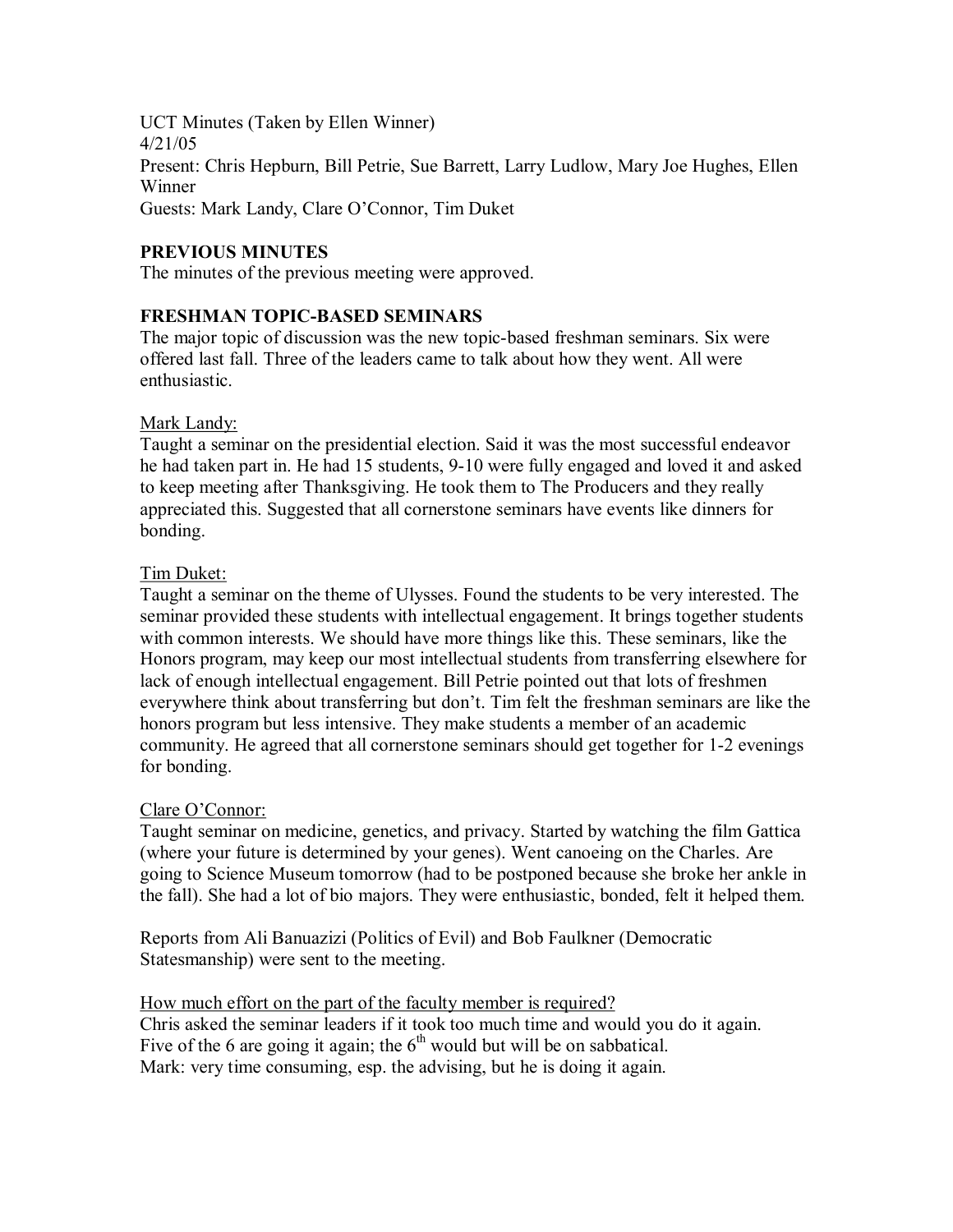Clare: is doing it again, changing time from late afternoon to mid-day when students feel less pressed.

Tim: is doing it again, advises faculty to do one on something they are working on but cant teach a course on.

Mark felt it was very important to keep the readings short since these are 1 credit courses. Tim Duket picked out short memorable passages on Ulysses

Bob Faulkner used speeches.

Ali Banuazizi agrees he assigned too much.

## Summer Training

Chris asked about the summer training (2 sessions).

Mark felt the session with Tom McGuinness from counseling was very helpful. Tim felt the session on shared inquiry was very valuable in learning how to get a conversation going.

While veterans might not want to go to all parts of the summer training again, they have to realize they will get less pay because \$1,000 of the stipend is for summer training.

Mary Joe felt that having the veterans present would help the new ones.

Bill Petrie talked about the summer training plans for 2005:

There will be a half day when the Shared Inquiry and Topic Based seminars meet together, and the primary reason for this is for faculty to get to know each other. This is faculty development.

#### Plans for next year

Chris talked about the plans for next year: there will be 12.

The UCT wants these kinds of seminars to be expanded and to become a major player in the advising role.

#### Other suggestion

Tim suggested that one cornerstone have as its requirement that the students have an AP course in the topic.

#### Did this help faculty members become better advisors?

Chris Hepburn asked the leaders what they learned about advising. All agreed that they did not learn how to advise students about requirements in depts other than their own but they knew where to refer the students to.

#### What should the role of the UCT be in these seminars?

After the guests left, we discussed what role the UCT should take in running these seminars. Our role is to oversee these seminars, to determine whether the program should continue (we all agree it should) and to ask for an expansion (which we will do). We could also design questionnaires for student evaluations next year. We can suggest new faculty to teach in the program.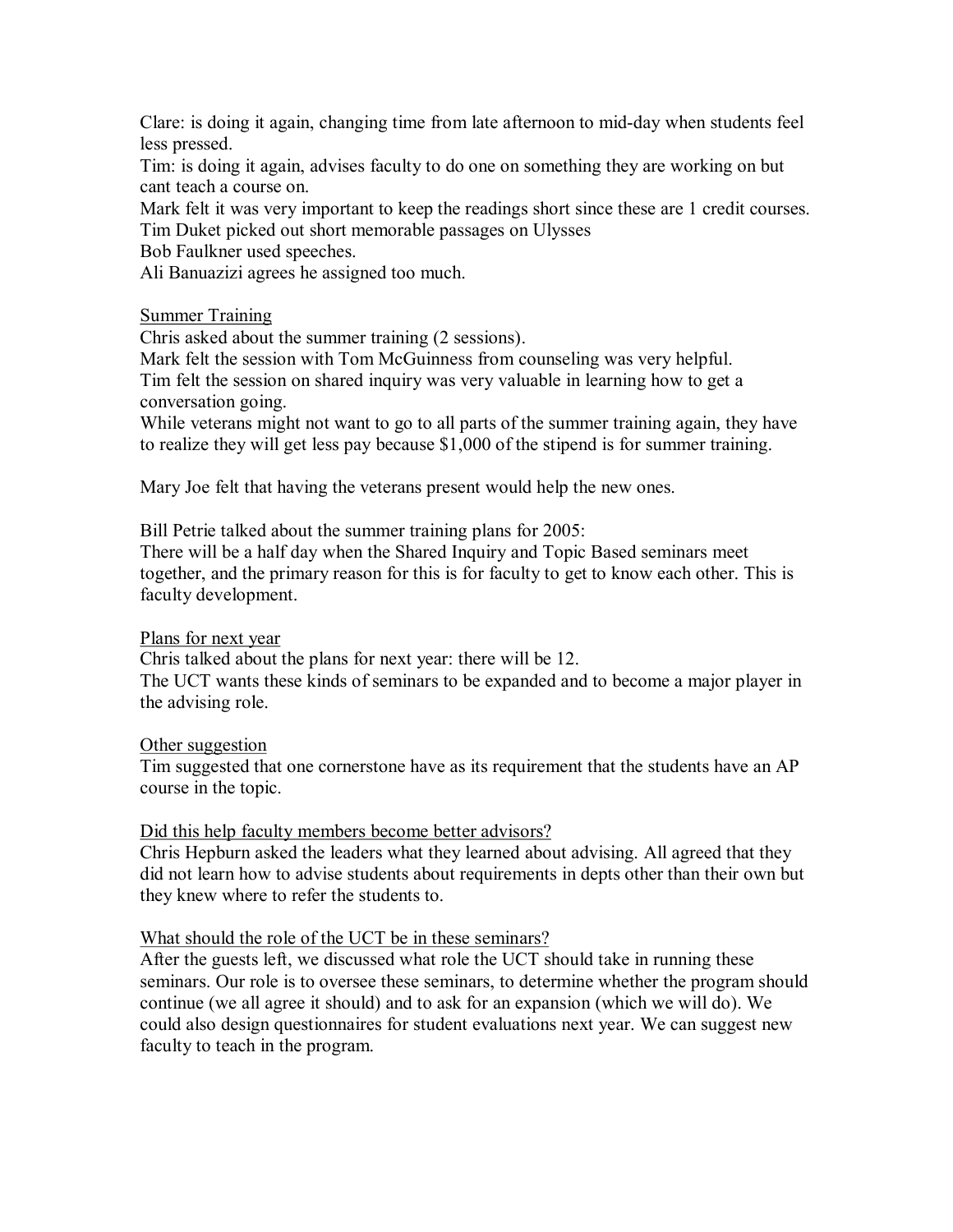Bill P. said that Clare Dunsford will oversee ALL the cornerstone seminars. Bill will oversee setting up the meetings and will represent the UCT's point of view.

## Request for next year

We need to write a letter to the AVP about why this program should be expanded, even though Jack N has already agreed to double it. We don't know what will happen to this program with the new AVP. We still must make sure Father Leahy approves it, and that the Board of Trustees approves it. Father Leahy may need to be convinced about why people are getting paid to do advising which he sees as part of a faculty member's job, but we must stress that this is extra advising. Students really get to know their advisor and see him/her once a week. Thus this is much better for the student than ordinary advising and much more intensive for the faculty member. Larry L. would like a more formal kind of evaluation, such as being able to show that kids who take these seminars are less likely to leave BC, etc.

We must give the administration good feedback about these courses. We have done a very informal evaluation (listening to what the leaders said). We don't have student evaluations but will next year.

Chris H. is emailing all of us a brief letter that he wants to send to the AVP asking for the program to be expanded, and asks for our feedback.

## Recruitment strategies

We are not going to advertise this as something any faculty can apply for. We are inviting faculty. If any of us knows someone who would be good, let Bill P. know. He will interview each person.

# **TAM/TAME Grants**

We then discussed the Tam and Tame grants. TAM: \$245,000 was requested, \$145,000 was awarded This year more people applied than ever before Most were good. We turned them down if they were developing a course they had to develop anyway.

# TAME

\$7,100 was requested, all were funded fully.

Larry L asked what we should do when a dean or chair sends a very negative recommendation. He felt the applicant should be told the contents. We decided that we would ask the dean/chair to convey his/her comments to the applicants so the applicant can benefit and improve.